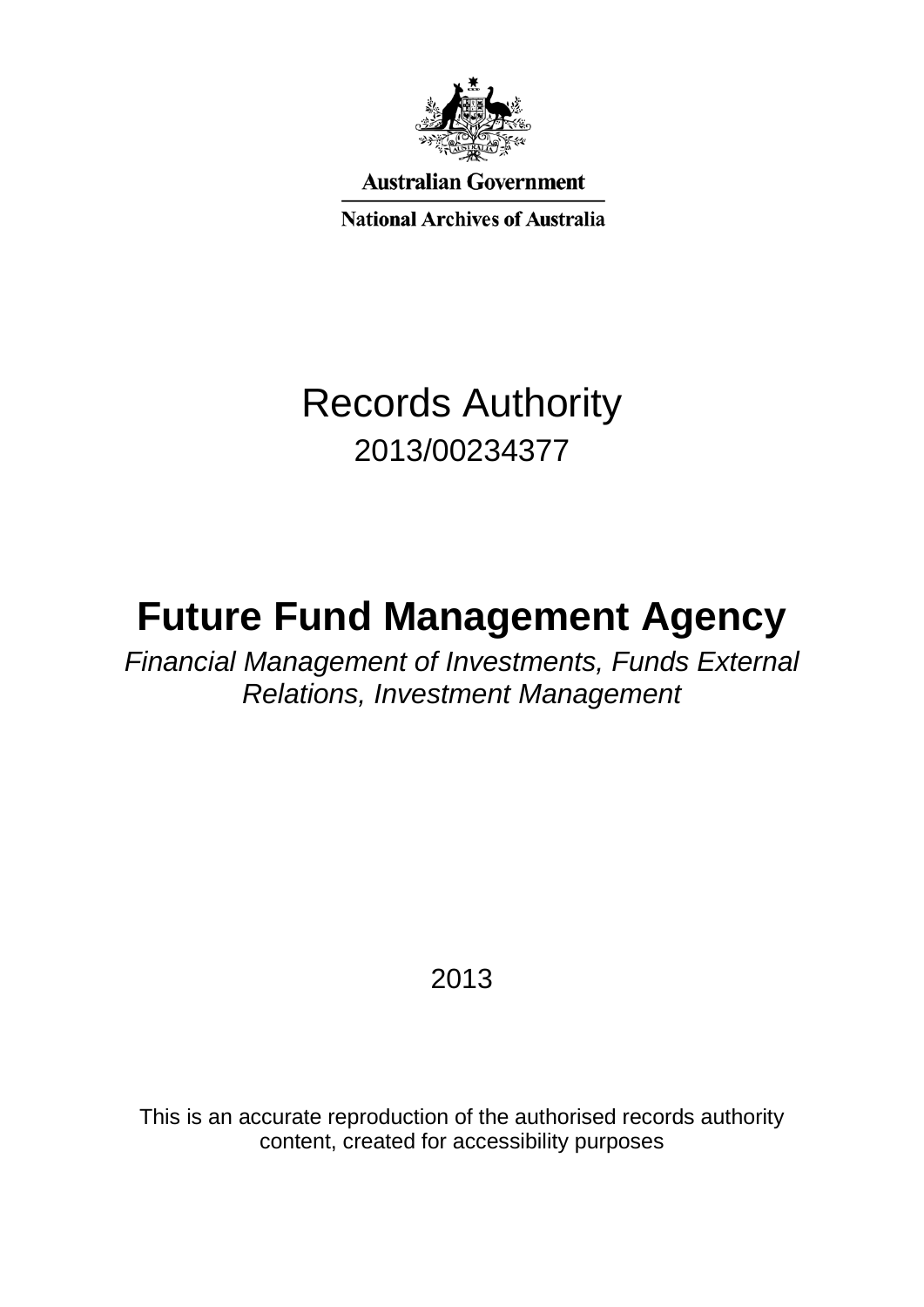# **CONTENTS**

|                     | 3  |
|---------------------|----|
|                     |    |
| CONTACT INFORMATION |    |
|                     | 5  |
|                     |    |
|                     | 8  |
|                     | 10 |

© Commonwealth of Australia 2013

This work is copyright. Apart from any use as permitted under the *Copyright Act 1968,* no part may be reproduced by any process without prior written permission from the National Archives of Australia. Requests and inquiries concerning reproduction and rights should be directed to the Publications Manager, National Archives of Australia, PO Box 7425, Canberra Business Centre ACT 2610, Australia.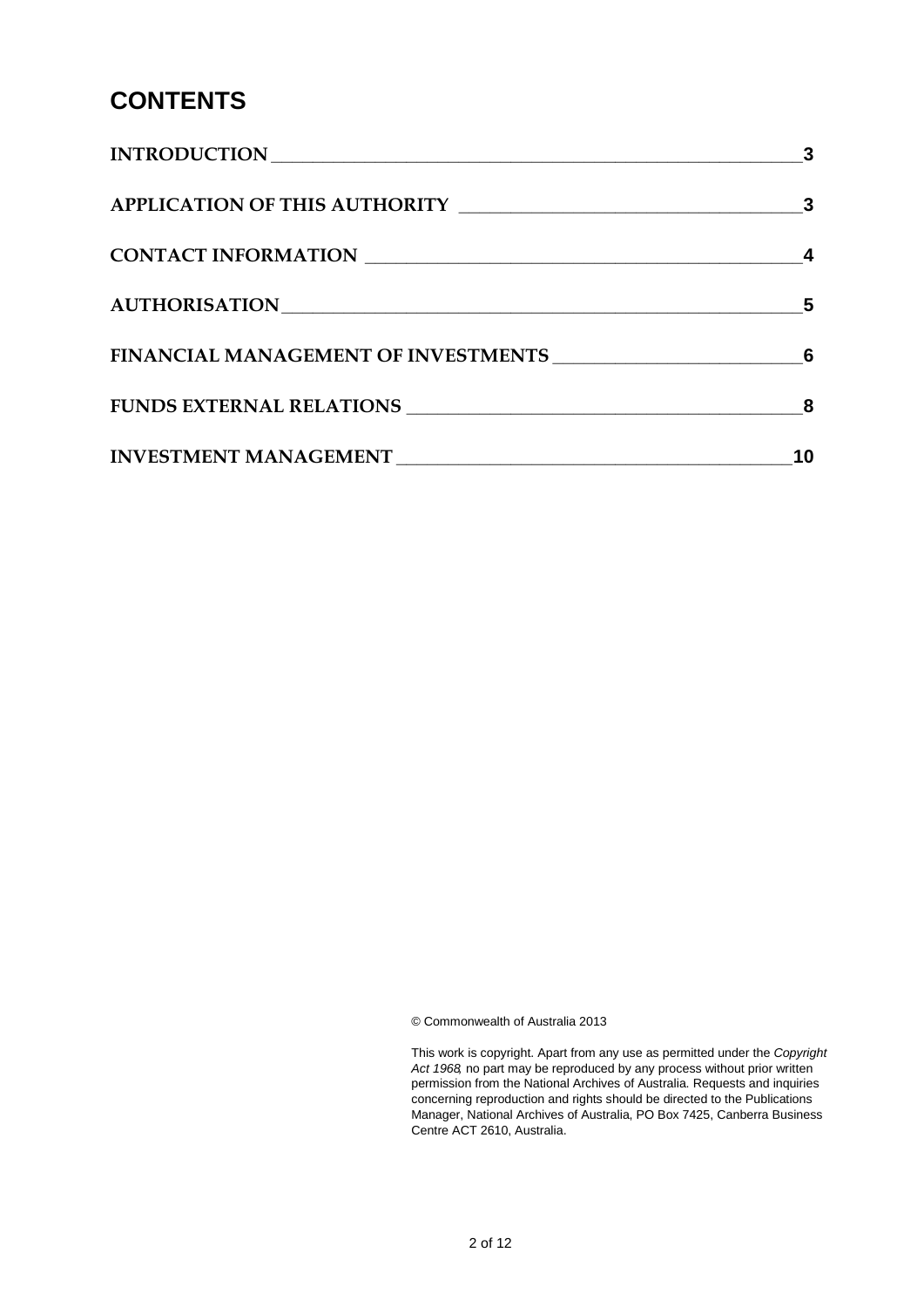## <span id="page-2-0"></span>**INTRODUCTION**

The Future Fund Management Agency (FFMA) and the National Archives of Australia have developed this Records Authority to set out the requirements for keeping or destroying records for the core business areas of Funds External Relations, Financial Management of Investments and Investment Management. It represents a significant commitment on behalf of the FFMA to understand, create and manage the records of its activities.

This Authority is based on the identification and analysis of the business of the FFMA. It takes into account the agency's legal and organisational records management requirements, and the interests of stakeholders, the agency and the National Archives of Australia.

The Authority sets out those records that need to be retained as national archives and specifies the minimum length of time that temporary records need to be kept. This Authority gives the FFMA permission under the *Archives Act 1983*, for the destruction of the temporary records described after the minimum retention period has expired. Retention periods for these temporary records are based on: an assessment of business needs; broader organisational accountability requirements; and community expectations, and are approved by the National Archives of Australia on the basis of information provided by the agency.

As changes in circumstances may affect future records management requirements, the periodic review of this Authority is recommended. All amendments must be approved by the National Archives.

# <span id="page-2-1"></span>**APPLICATION OF THIS AUTHORITY**

- 1. This Authority is to be used to determine how long records must be kept. Records are matched to the relevant core business and records class in the Authority.
	- Where the minimum retention period has expired and the records are not needed for agency business they should be destroyed as authorised in this Authority.
	- Records that have not reached the minimum retention period must be kept until they do.
	- Records that are identified as Retain as National Archives (RNA) are to be transferred to the National Archives of Australia for preservation.
- 2. This Authority should be used in conjunction with general records authorities such as:
	- the Administrative Functions Disposal Authority (AFDA) and/or AFDA Express issued by the National Archives to cover business processes and records common to Australian Government agencies;
	- General Records Authority (31) for source (including original) records that have been copied, converted or migrated.
- 3. The Normal Administrative Practice (NAP) provision of the *Archives Act 1983* gives agencies permission to destroy certain records without formal authorisation. This usually occurs where records are duplicated, facilitative or for short-term use only. NAP does not replace arrangements agreed to in this Authority but can be used as a tool to assist in identifying records for destruction together with an agency's Records Authority or Authorities, and with AFDA and AFDA Express. The National Archives recommends that agencies develop and implement a Normal Administrative Practice policy. Advice and guidance on destroying records as a normal administrative practice and on how to develop an agency NAP policy is available from the National Archives' website at **[www.naa.gov.au](http://www.naa.gov.au/)**.
- 4. Records that are reasonably likely to be needed as evidence in a current or future judicial proceeding or are subject to a request for access under the *Archives Act 1983,* the *Freedom of Information Act 1982* or any other relevant Act must not be destroyed until the action has been completed.
- 5. Records subject to a disposal freeze must not be destroyed until the freeze has been lifted. Further information about disposal freezes and whether they affect the application of this Authority is available from the National Archives website at **[www.naa.gov.au](http://www.naa.gov.au/)**.
- 6. Where the method of recording information changes (for example from a manual system to an electronic system, or when information is migrated from one system to a new system) this Authority can still be applied, providing the records document the same core business. The information must be accessible for the period of time prescribed in this Authority. The FFMA will need to maintain continuing access to the information, including digital information, for the periods prescribed in this records authority or until the information is transferred into the custody of the National Archives.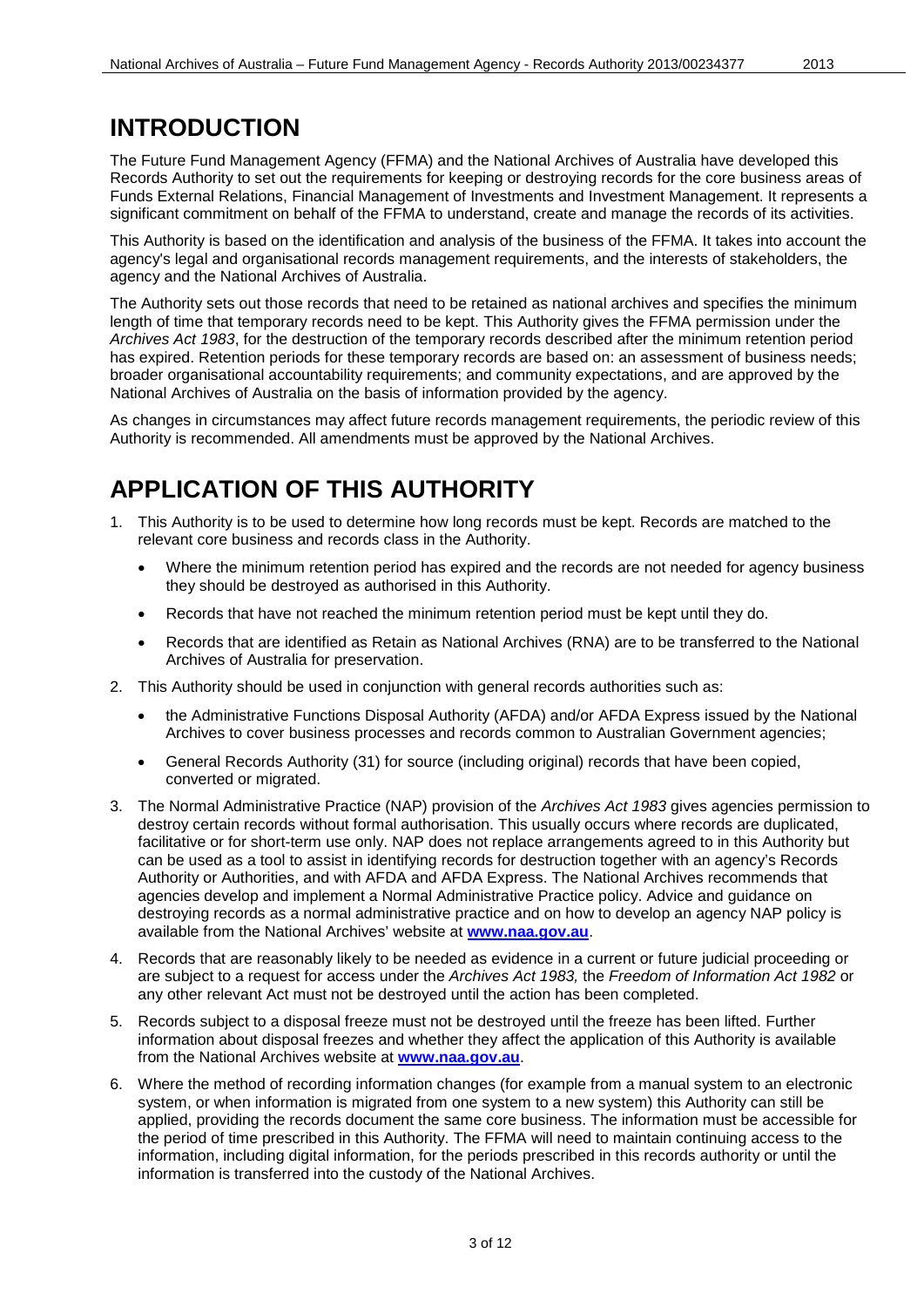- 7. In general, retention requirements indicate a minimum period for retention. The FFMA may extend minimum retention periods if it considers that there is an administrative need to do so, without further reference to the National Archives. Where the FFMA believes that its accountability will be substantially compromised because a retention period or periods are not adequate, it should contact the National Archives for review of the retention period.
- 8. Records coming within 'Retain as national archives' classes in this Authority have been determined to be part of the archival resources of the Commonwealth under Section 3C of the *Archives Act 1983*. The determination of Commonwealth records as archival resources of the Commonwealth obliges agencies to transfer the records to the National Archives when they cease to be current and, in any event, within 15 years of the records coming into existence, under Section 27 of the *Archives Act 1983*.
- 9. Records in the care of agencies should be appropriately stored, managed and preserved. Agencies need to meet this obligation to ensure that the records remain authentic and accessible over time. Under Section 31 of the *Archives Act 1983*, access arrangements are required for records that become available for public access including those records that remain in agency custody.
- 10. Appropriate arrangements should be made with the National Archives when records are to be transferred into custody. The National Archives accepts for transfer only those records designated as national archives.
- 11. Advice on how to use this Authority is available from the FFMA records manager. If there are problems with the application of the Authority that cannot be resolved, please contact the National Archives.

## <span id="page-3-0"></span>**CONTACT INFORMATION**

For assistance with this authority or for advice on other records management matters, please contact National Archives' Agency Service Centre.

Queen Victoria Terrace Tel: (02) 6212 3610 Parkes ACT 2600 Farkes ACT 2600 PO Box 7425 Email: **[recordkeeping@naa.gov.au](mailto:recordkeeping@naa.gov.au)** Canberra Business Centre ACT 2610 Website: **[www.naa.gov.au](http://www.naa.gov.au/)**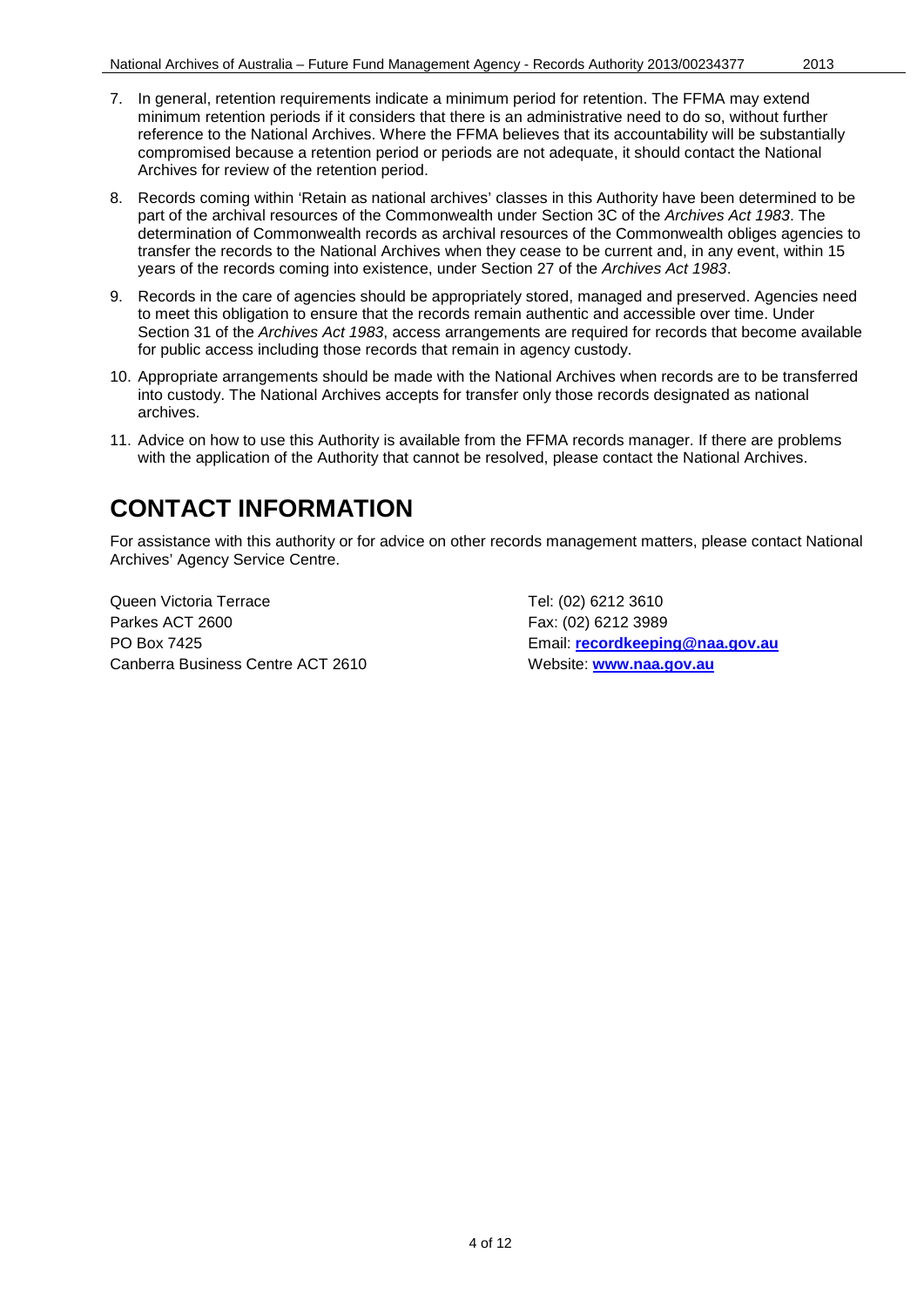### <span id="page-4-0"></span>**AUTHORISATION**

#### **RECORDS AUTHORITY 2013/00234377**

| Person to whom notice of<br>authorisation is given: | Mark Burgess<br><b>Managing Director</b><br><b>Future Fund Management Agency</b><br>Level 43/120 Collins Street<br>Melbourne VIC 3001 |
|-----------------------------------------------------|---------------------------------------------------------------------------------------------------------------------------------------|
|                                                     |                                                                                                                                       |

| <b>Purpose:</b>     | Authorises arrangements for the disposal of records in accordance with<br>Section 24(2)(b) of the Archives Act 1983.                                                                            |
|---------------------|-------------------------------------------------------------------------------------------------------------------------------------------------------------------------------------------------|
|                     | Determines records classed as 'Retain as national archives' in this<br>Records Authority to be part of the archival resources of the<br>Commonwealth under Section 3C of the Archives Act 1983. |
| <b>Application:</b> | All core business records relating to Financial Management of                                                                                                                                   |
|                     | Investments, Funds External Relations and Investment Management.                                                                                                                                |
|                     |                                                                                                                                                                                                 |

This authority gives permission for the destruction, retention or transfer to the National Archives of Australia of the records described. This authority will apply only with the consent of the agency currently responsible for the business documented in the records described.

#### **Authorised by**

David Fricker Director-General 2013 National Archives of Australia

| Date of issue: |  |
|----------------|--|
|----------------|--|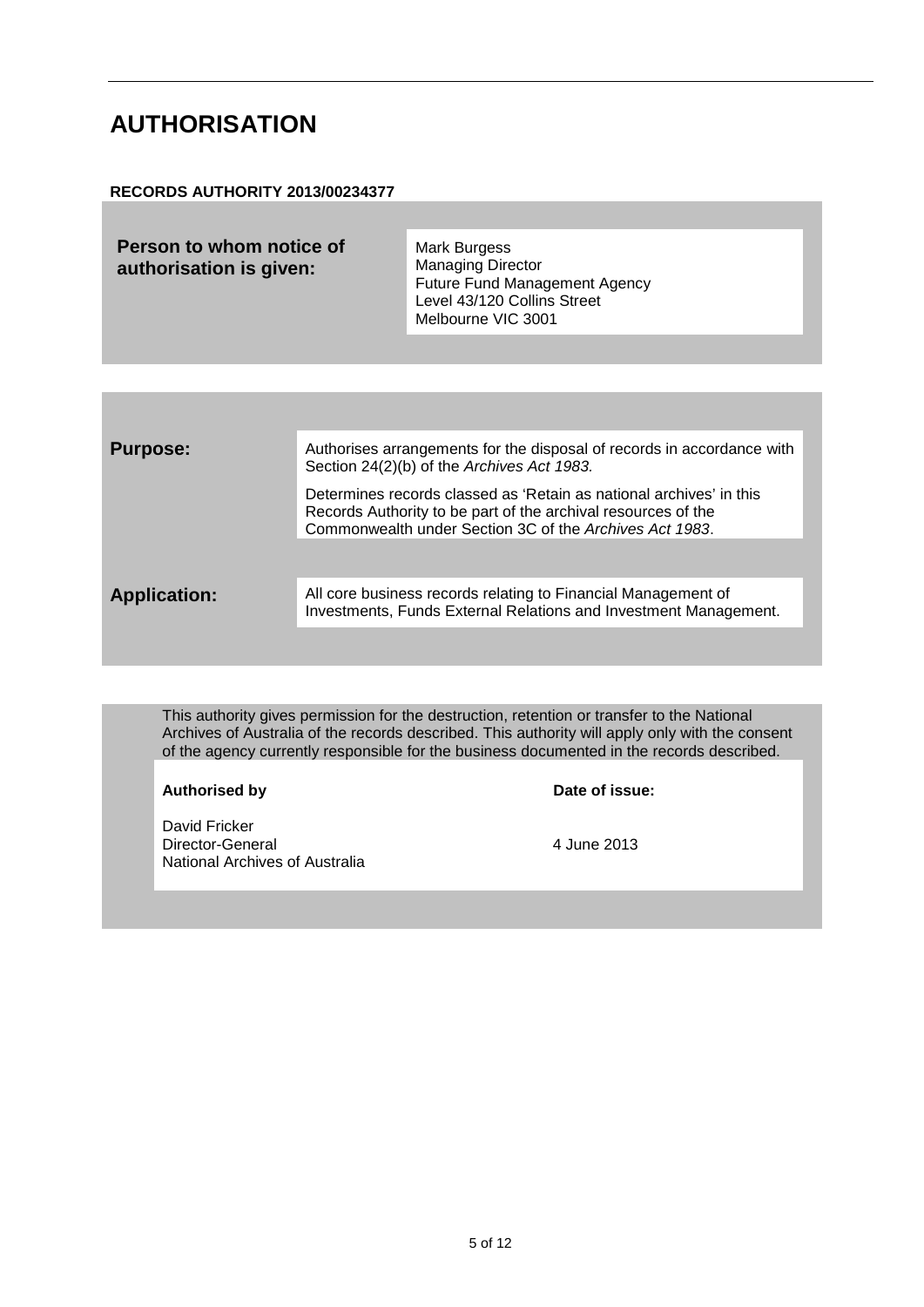# <span id="page-5-0"></span>**FINANCIAL MANAGEMENT OF INVESTMENTS**

The core business of managing the Funds' finances in relation to the investment management function. The **core activities** include:

- management and payment of fees to investment managers, custodians and other partners;
- instructions to investment managers and custodians relating to investments;
- financial transactions relating to administered items;
- taxation obligations, transactions and rulings;
- delegating powers and authorising actions; and
- financial statements relating to administered items.

The performance of the core business is supported by **general activities** such as:

- managing and participating in meetings and committees;
- providing and receiving advice;
- negotiating, establishing and implementing agreements;
- liaising with external stakeholders;
- reporting;
- developing, implementing and reviewing policy and procedures;
- conducting reviews and evaluations;
- planning, conducting and facilitating audits; and
- identifying, assessing and managing risks.

*For financial and taxation advice relating to investments, use INVESTMENT MANAGEMENT.* 

*For the acquisition of goods and services, use PROCUREMENT.*

*For financial management activities not relating to investment management including audits on departmental items, use FINANCIAL MANAGEMENT.*

| Class no | <b>Description of records</b>                                                                                                                                                                                 | <b>Disposal action</b>                                                     |
|----------|---------------------------------------------------------------------------------------------------------------------------------------------------------------------------------------------------------------|----------------------------------------------------------------------------|
| 61362    | Records documenting:                                                                                                                                                                                          | Destroy 30 years<br>after termination,<br>completion or<br>other cessation |
|          | management and payment of fees to investment managers,<br>$\bullet$<br>custodians and other partners. Includes:                                                                                               |                                                                            |
|          | invoices, calculations or other documents setting out any<br>$\circ$<br>management performance or other fees or expenses paid or<br>payable to a manager in relation to the management of a fund<br>or asset: | of manager or<br>custodian<br>agreement                                    |
|          | analysis or reconciliation of fees payable; and<br>$\circ$                                                                                                                                                    |                                                                            |
|          | performance fee accruals.<br>$\circ$                                                                                                                                                                          |                                                                            |
|          | instructions to managers and custodians. Includes:<br>$\bullet$                                                                                                                                               |                                                                            |
|          | proper instructions;<br>$\circ$                                                                                                                                                                               |                                                                            |
|          | funding directions;<br>$\circ$                                                                                                                                                                                |                                                                            |
|          | capital calls;<br>$\circ$                                                                                                                                                                                     |                                                                            |
|          | distributions; and<br>$\circ$                                                                                                                                                                                 |                                                                            |
|          | subscription offers and agreements.<br>$\circ$                                                                                                                                                                |                                                                            |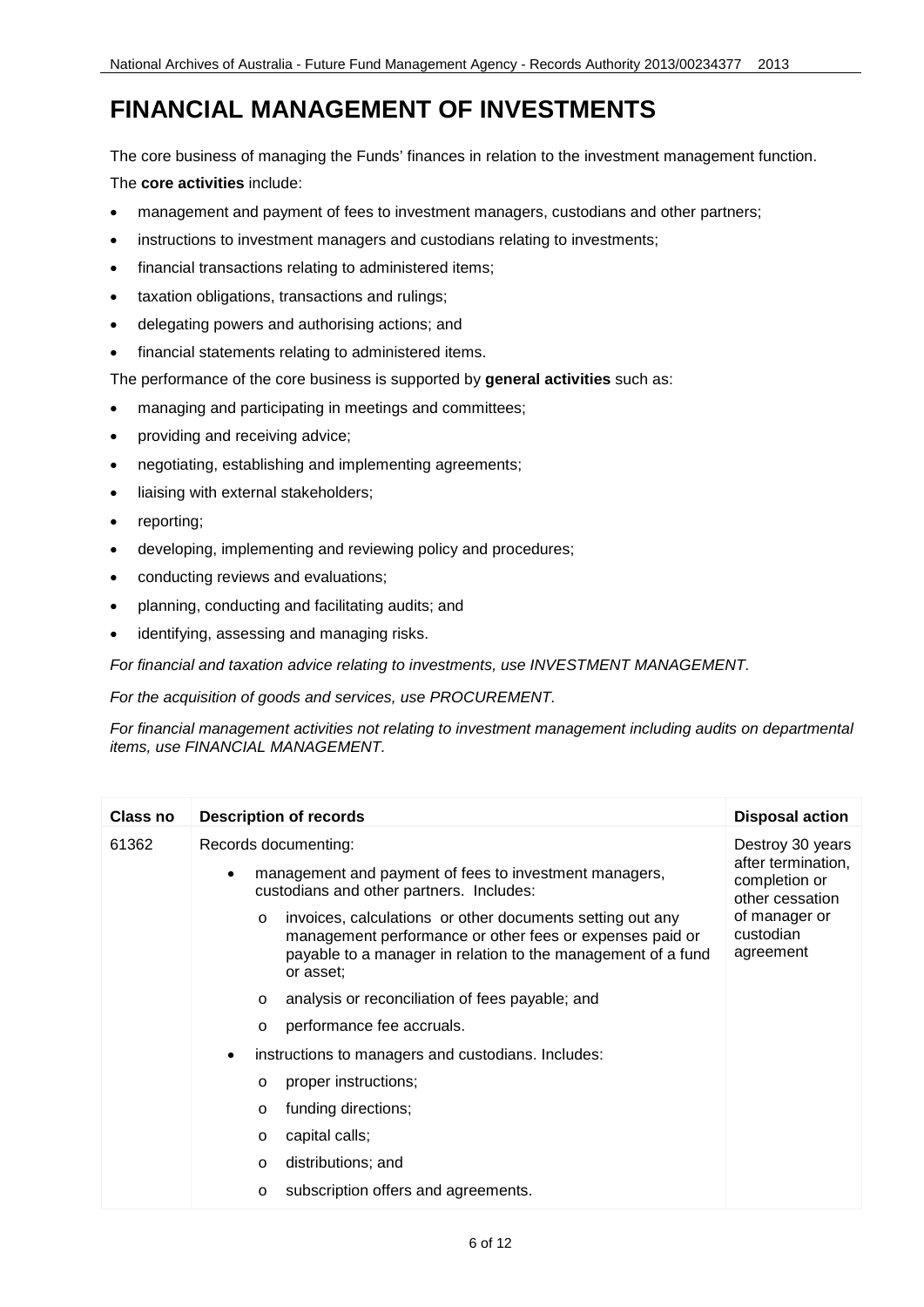| Class no | <b>Description of records</b>                                                                                                                                                                                                                                                                                                                                                                                                                                                                                                                                                                                                                  | <b>Disposal action</b>                        |
|----------|------------------------------------------------------------------------------------------------------------------------------------------------------------------------------------------------------------------------------------------------------------------------------------------------------------------------------------------------------------------------------------------------------------------------------------------------------------------------------------------------------------------------------------------------------------------------------------------------------------------------------------------------|-----------------------------------------------|
| 61363    | Records documenting:<br>financial transactions relating to administered items. Includes<br>$\bullet$<br>shareholder distribution statements and notice of loan repayments;<br>and<br>taxation obligations and transactions in foreign countries. Includes<br>income tax returns, certificates of foreign status of beneficial owner<br>and taxation rulings.<br>Records documenting the following accountability activities relating to<br>administered items:<br>audits (internal and external) qualified by the Auditor-General<br>resulting in major or significant changes to practices; and<br>delegating powers and authorising actions. | Destroy 10 years<br>after action<br>completed |
| 61364    | Records documenting:<br>routine operational administrative tasks supporting the core business;<br>and<br>financial management of investments activities, other than those<br>$\bullet$<br>covered in classes 61362 and 61363.                                                                                                                                                                                                                                                                                                                                                                                                                  | Destroy 7 years<br>after action<br>completed  |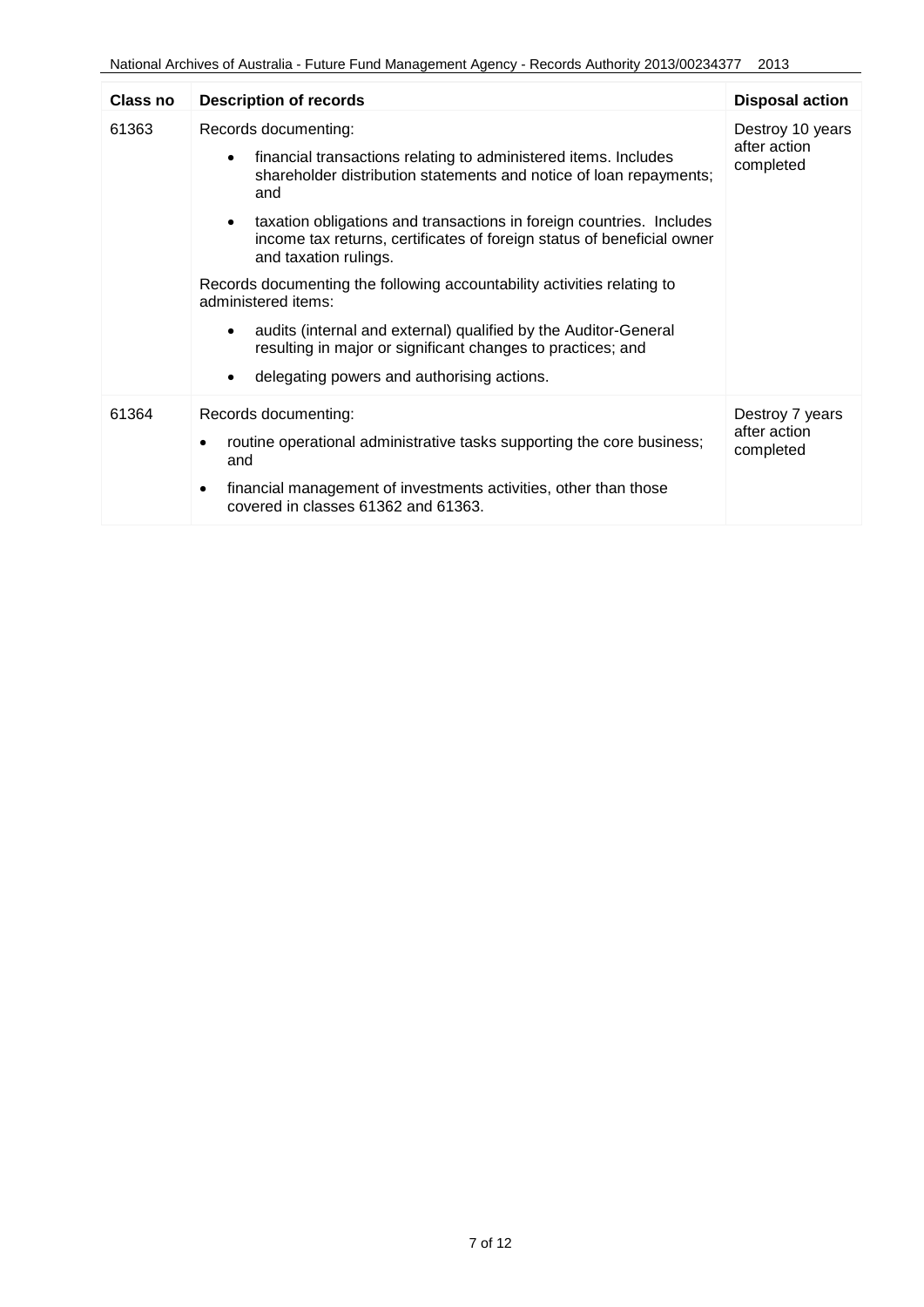## <span id="page-7-0"></span>**FUNDS EXTERNAL RELATIONS**

The core business of managing the agency's relationship with external stakeholders.

The **core activities** include:

- providing and receiving advice;
- negotiating, establishing and implementing agreements;
- preparing and presenting speeches and addresses;
- representation on and participating in funds management bodies, groups and forums;
- arranging or attending conferences or events; and
- liaison with and visits to, or from other bodies.

The performance of the core business is supported by **general activities** such as:

- managing and participating in meetings and committees;
- reporting;
- developing, implementing and reviewing policy and procedures;
- conducting reviews and evaluations; and
- identifying, assessing and managing risks.

*For agency publications, use PUBLICATION.*

*For media releases and addresses and presentations made by Board members, use COMMUNITY RELATIONS.*

*For portfolio minister media releases, advice to the portfolio Minister and ministerial and cabinet submissions, use GOVERNMENT RELATIONS.*

*For relations with third parties with whom the agency has an investment management relationship, use INVESTMENT MANAGEMENT.*

| Class no | <b>Description of records</b>                                                                                                                                                                                                                                                                                | <b>Disposal action</b>         |
|----------|--------------------------------------------------------------------------------------------------------------------------------------------------------------------------------------------------------------------------------------------------------------------------------------------------------------|--------------------------------|
| 61365    | The following significant records documenting:                                                                                                                                                                                                                                                               | Retain as<br>national archives |
|          | advice, visits, liaison, reports, reviews, evaluations or agreements<br>involving stakeholders on matters that reflect or have resulted in<br>significant regulatory or policy change or have far reaching corporate,<br>social, economic, environmental, national or international implications;            |                                |
|          | addresses or presentations given by the agency head or high level<br>agency staff at major occasions such as peak industry events;                                                                                                                                                                           |                                |
|          | high-level national or international conferences that are organised by<br>the agency;                                                                                                                                                                                                                        |                                |
|          | high-level internal and external committees where the agency provides<br>$\bullet$<br>the Secretariat, is the Commonwealth's main representative, or plays a<br>significant role. Includes establishment documentation, agenda, final<br>versions of minutes, reports, briefing notes and tabled papers; and |                                |
|          | representation on and participation in international funds management<br>bodies and groups (eg International Forum of Sovereign Wealth<br>Funds).                                                                                                                                                            |                                |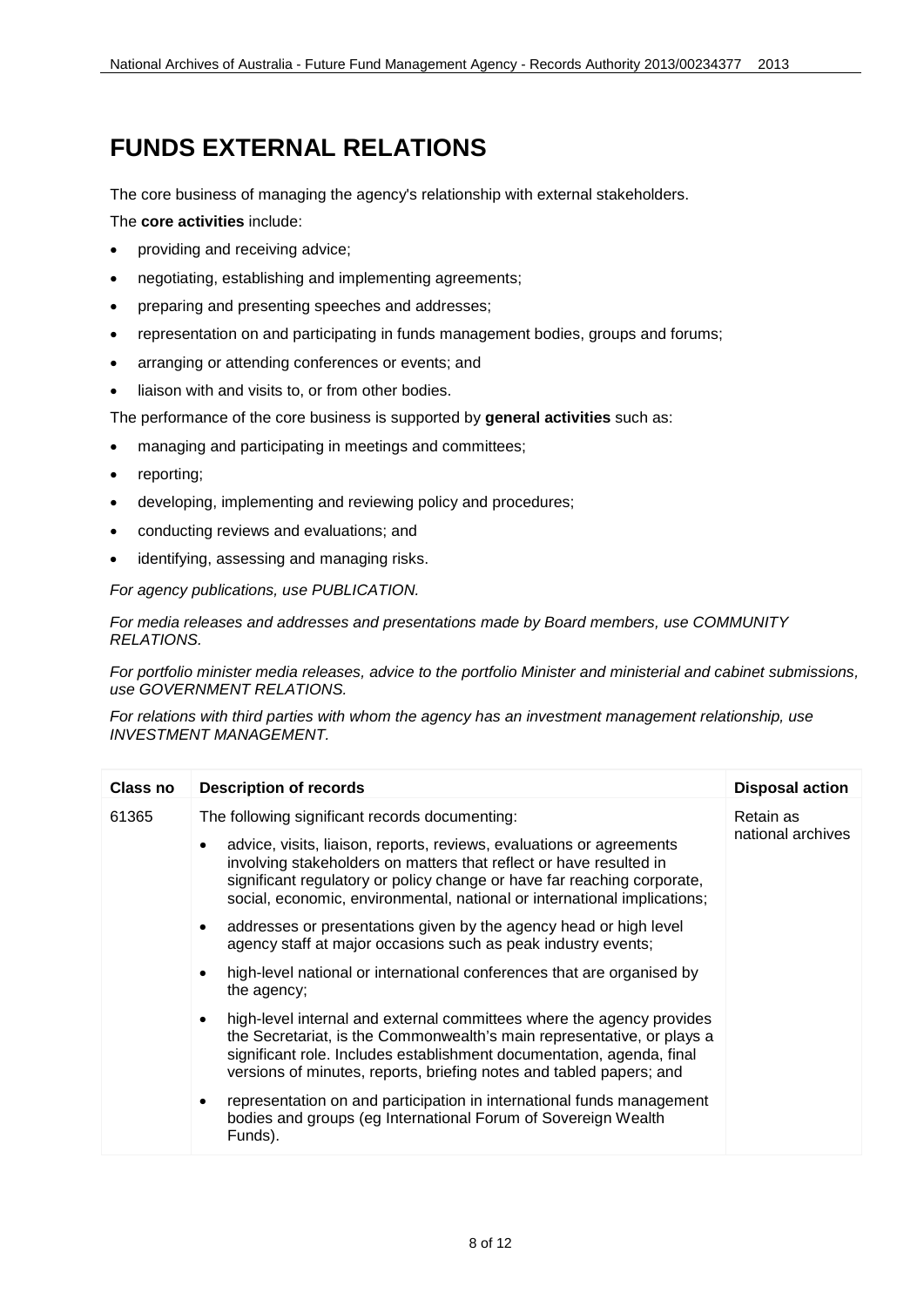| Class no | <b>Description of records</b>                                                                 | <b>Disposal action</b>    |
|----------|-----------------------------------------------------------------------------------------------|---------------------------|
| 61366    | Records documenting:                                                                          | Destroy 10 years          |
|          | routine operational administrative tasks supporting the core business;<br>$\bullet$<br>and    | after action<br>completed |
|          | funds external relations activities, other than those covered in class<br>$\bullet$<br>61365. |                           |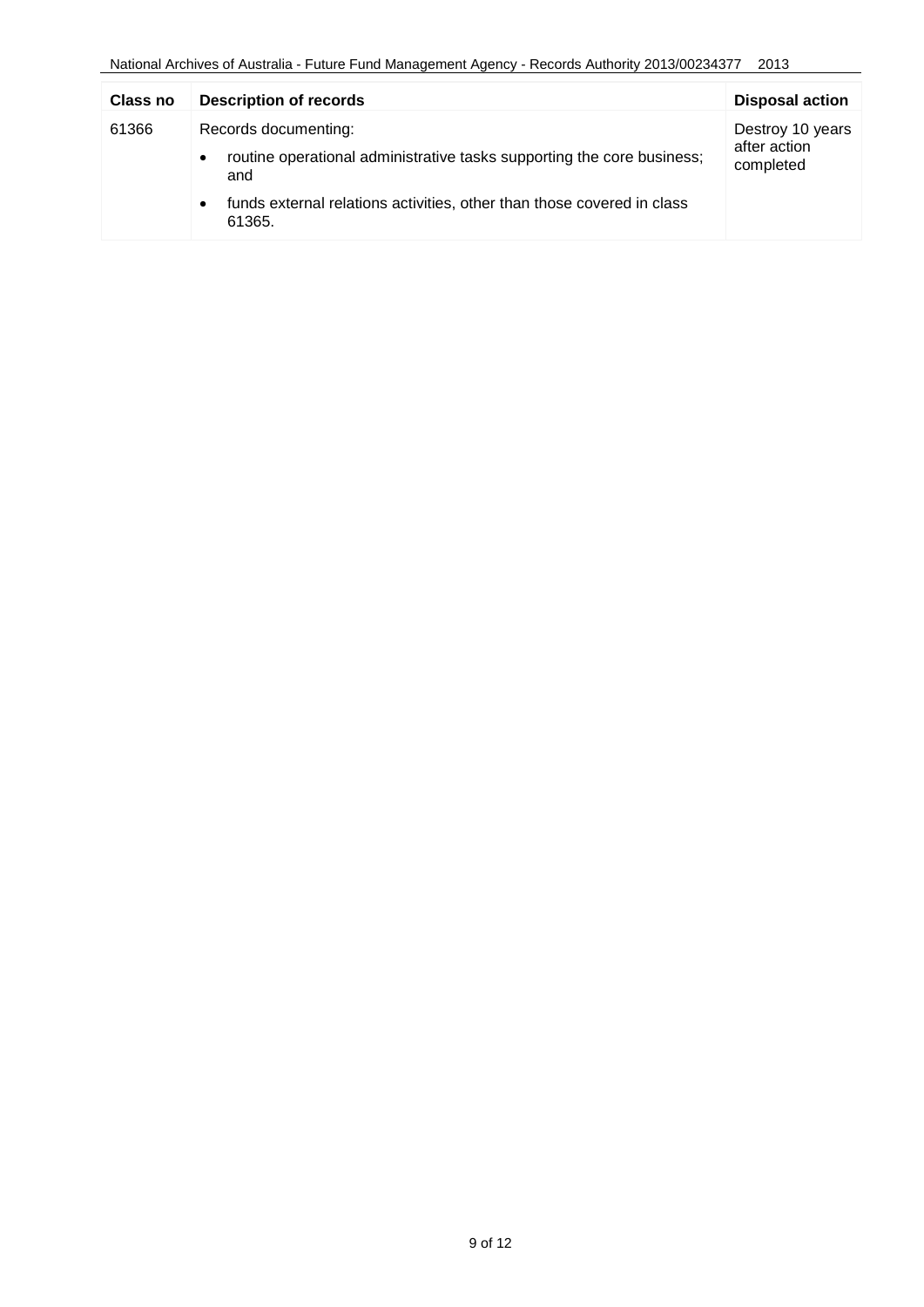## <span id="page-9-0"></span>**INVESTMENT MANAGEMENT**

The core business of managing the investment of national funds established by legislation. Includes the Future Fund, Building Australia Fund, Education Investment Fund and the Health and Hospitals Fund.

#### The **core activities** include:

- managing and participating in meetings and committees;
- development, implementation and application of policies in accordance with legislation and regulations;
- negotiating, establishing and implementing agreements;
- due diligence regarding the viability and ongoing management of a manager, or an investment in a fund or asset, including those which are unsuccessful;
- reporting on performance of individual investments in funds or assets;
- managing rights and obligations relating to shareholdings in investment entities;
- strategic planning of investments;
- monitoring and reporting on fund exposure and whole of portfolio performance;
- conducting reviews and evaluations; and
- management of risk and compliance;

The performance of the core business is supported by **general activities** such as:

- developing and implementing operational procedures;
- project planning and management;
- statistical data analysis and modelling; and
- management of investment reference and information material.

*For the establishment and administration of the Board of Guardians, including minutes of Board meetings and supporting papers, use GOVERNING BODIES.*

*For the procurement of goods and services including research services to support the investment management activities, use PROCUREMENT.*

*For government reporting and advice to the portfolio Minister and ministerial and cabinet submissions, use GOVERNMENT RELATIONS.*

*For the management of the agency's library and information resources, use INFORMATION MANAGEMENT.*

| Class no | <b>Description of records</b>                                                                                                                                                                                                                                                                                    | <b>Disposal action</b>         |
|----------|------------------------------------------------------------------------------------------------------------------------------------------------------------------------------------------------------------------------------------------------------------------------------------------------------------------|--------------------------------|
| 61367    | The following significant records documenting:                                                                                                                                                                                                                                                                   | Retain as<br>national archives |
|          | decisions relating to investment in assets and funds made by high-level<br>internal committees, includes Asset Review Committee, Manager<br>Review Committee and Investment Committee. Includes<br>establishment documentation, agenda, final versions of minutes,<br>reports, briefing notes and tabled papers; |                                |
|          | development, implementation and application of policies in accordance<br>with legislation and regulations (eg Statement of Investment Policies<br>and Mandate interpretation and beliefs);                                                                                                                       |                                |
|          | development, implementation and review of high-level risk<br>management frameworks; and                                                                                                                                                                                                                          |                                |
|          | high-level advice, reports, reviews, evaluations or agreements that<br>reflect or have resulted in significant regulatory or policy change and/or<br>have far-reaching social, economic or national implications.                                                                                                |                                |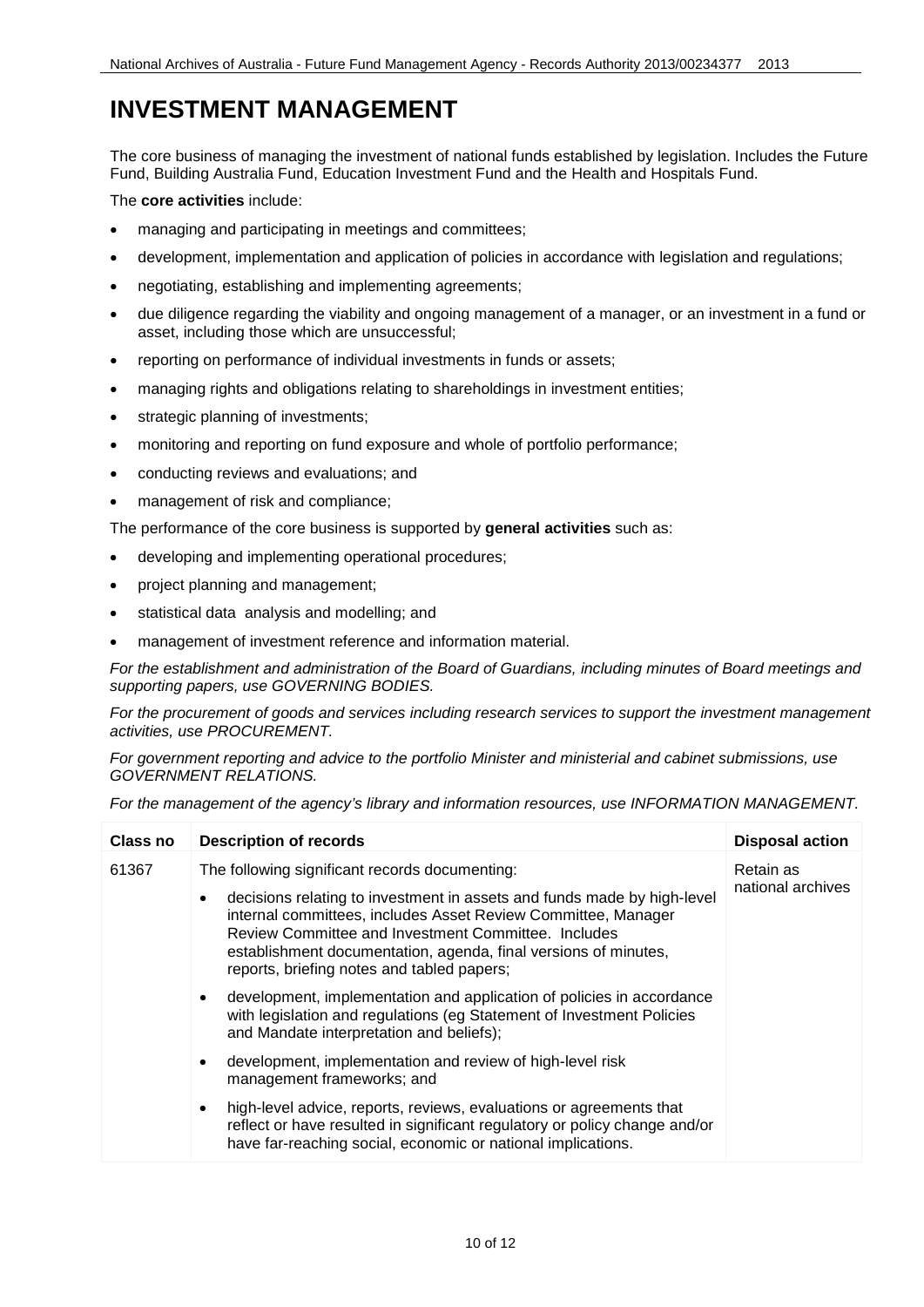## **INVESTMENT MANAGEMENT**

| 61368 | Records documenting:                                                                                                                                                                                                                                                                                                                                                                                                                                                                                                                   | Destroy 30 years                                                                                                                  |
|-------|----------------------------------------------------------------------------------------------------------------------------------------------------------------------------------------------------------------------------------------------------------------------------------------------------------------------------------------------------------------------------------------------------------------------------------------------------------------------------------------------------------------------------------------|-----------------------------------------------------------------------------------------------------------------------------------|
|       | formal agreements with third parties. Includes: international swap and<br>derivatives association agreements, custody agreements, limited<br>partnership agreements, futures clearing agreements; give up<br>agreements; side letters; shareholder / co-investor agreements;<br>acquisition and sales agreements (including options); finance<br>agreements; clearing agreements; constituent documents (including<br>company and trust constitutions); and confidentiality agreements for<br>pre-appointment due diligence processes. | after divestment<br>of investment, or<br>cessation of<br>agreement                                                                |
|       | pre-appointment due diligence process and post-investment ongoing<br>$\bullet$<br>management of an investment, or investment manager or other third<br>party that is approved, which are not subject to a confidentiality<br>agreement. Includes:                                                                                                                                                                                                                                                                                      |                                                                                                                                   |
|       | internal and external advice, including legal, tax and other financial<br>$\circ$<br>advice;                                                                                                                                                                                                                                                                                                                                                                                                                                           |                                                                                                                                   |
|       | internal and external research into prospective investments, or<br>$\circ$<br>prospective managers;                                                                                                                                                                                                                                                                                                                                                                                                                                    |                                                                                                                                   |
|       | operational risk and compliance assessments and reporting;<br>O<br>completed operational due diligence questionnaires;<br>$\circ$                                                                                                                                                                                                                                                                                                                                                                                                      |                                                                                                                                   |
|       | operational due diligence authorisations;<br>O<br>custodian product packs and instrument evaluation records;<br>O<br>regular reporting;<br>$\circ$<br>valuations;<br>$\circ$<br>service level agreements and key performance indicators;<br>$\circ$<br>performance reports;<br>$\circ$                                                                                                                                                                                                                                                 |                                                                                                                                   |
|       | investment manager presentations; and<br>O<br>meeting notes.<br>$\circ$                                                                                                                                                                                                                                                                                                                                                                                                                                                                |                                                                                                                                   |
| 61369 | Records documenting the pre-appointment due diligence process of an<br>investment, or investment manager or other third party that is approved,<br>which are subject to a confidentiality agreement.                                                                                                                                                                                                                                                                                                                                   | Destroy 1 year<br>after action<br>completed or in<br>accordance with<br>confidentiality<br>agreement<br>whichever is the<br>later |
| 61370 | Records documenting the due diligence process on the viability of an<br>investment, or potential investment manager or other third party which are<br>ultimately unsuccessful.                                                                                                                                                                                                                                                                                                                                                         | Destroy 30 years<br>after action<br>completed                                                                                     |
| 61371 | Reference material on potential investments.                                                                                                                                                                                                                                                                                                                                                                                                                                                                                           | Destroy 2 years<br>after action<br>completed                                                                                      |
| 61372 | Records documenting:                                                                                                                                                                                                                                                                                                                                                                                                                                                                                                                   | Destroy 10 years<br>after action                                                                                                  |
|       | routine operational administrative tasks supporting the core business;<br>and                                                                                                                                                                                                                                                                                                                                                                                                                                                          | completed                                                                                                                         |
|       | investment management activities, other than those covered in classes<br>61367 to 61371.                                                                                                                                                                                                                                                                                                                                                                                                                                               |                                                                                                                                   |